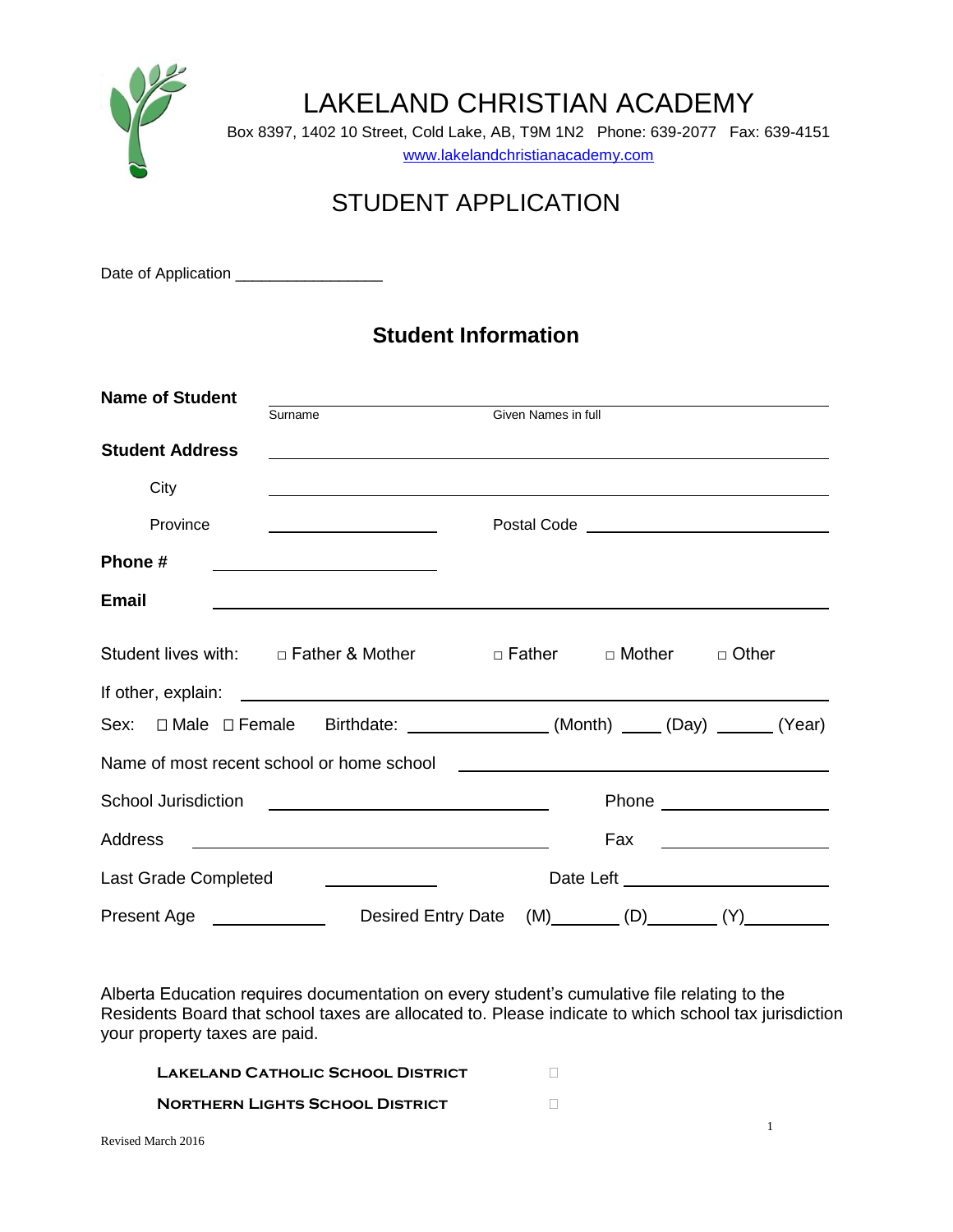#### FNMI Status

Please indicate if you are a member of one of the following native status groups:

**Status Indian/First Nations Metis Metis Non Status Indian/First Nations D** Inuit

## **Family Information**

| <b>Father/Guardian</b> |                                                                                                                              |                                                                                                                                                                                                                                                |
|------------------------|------------------------------------------------------------------------------------------------------------------------------|------------------------------------------------------------------------------------------------------------------------------------------------------------------------------------------------------------------------------------------------|
| Surname                | <u> 1989 - Johann Barn, mars ann an t-Amhain an t-Amhain an t-Amhain an t-Amhain an t-Amhain an t-Amhain an t-Amh</u>        | <b>Given Name</b>                                                                                                                                                                                                                              |
|                        |                                                                                                                              |                                                                                                                                                                                                                                                |
|                        |                                                                                                                              |                                                                                                                                                                                                                                                |
| City                   |                                                                                                                              |                                                                                                                                                                                                                                                |
| Province               | <u> 1980 - Johann Barn, fransk politik (d. 1980)</u>                                                                         | Postal Code<br><u> 1989 - Johann Stoff, deutscher Stoffen und der Stoffen und der Stoffen und der Stoffen und der Stoffen und der</u>                                                                                                          |
|                        |                                                                                                                              |                                                                                                                                                                                                                                                |
|                        |                                                                                                                              | Cell #<br><u>and the contract of the contract of the contract of the contract of the contract of the contract of the contract of the contract of the contract of the contract of the contract of the contract of the contract of the contr</u> |
| Occupation             |                                                                                                                              |                                                                                                                                                                                                                                                |
| Employer               | Name<br><u> Alexandria de la contrada de la contrada de la contrada de la contrada de la contrada de la contrada de la c</u> |                                                                                                                                                                                                                                                |
|                        | Address                                                                                                                      |                                                                                                                                                                                                                                                |
|                        | Phone #                                                                                                                      |                                                                                                                                                                                                                                                |
|                        |                                                                                                                              |                                                                                                                                                                                                                                                |
| <b>Mother/Guardian</b> |                                                                                                                              |                                                                                                                                                                                                                                                |
| Surname                |                                                                                                                              | Given Name                                                                                                                                                                                                                                     |
| <b>Marital Status:</b> | <u> 1980 - Andrea Albert III, poet e presentan a pre</u>                                                                     |                                                                                                                                                                                                                                                |
|                        |                                                                                                                              |                                                                                                                                                                                                                                                |
| City                   |                                                                                                                              |                                                                                                                                                                                                                                                |
| Province               |                                                                                                                              | Postal Code<br><u> Alexandria de la contexta de la contexta de la contexta de la contexta de la contexta de la contexta de la c</u>                                                                                                            |
|                        |                                                                                                                              |                                                                                                                                                                                                                                                |
|                        |                                                                                                                              | Cell $#$                                                                                                                                                                                                                                       |
| Occupation             |                                                                                                                              |                                                                                                                                                                                                                                                |
| Employer               | Name                                                                                                                         | <u> 1989 - Johann John Stone, mensk politiker og det større og det større og det større og det større og det stør</u>                                                                                                                          |
|                        | Address                                                                                                                      | the control of the control of the control of the control of the control of the control of the control of the control of the control of the control of the control of the control of the control of the control of the control                  |
|                        | Phone #                                                                                                                      |                                                                                                                                                                                                                                                |
|                        | How did you hear about L.C.A.?                                                                                               | <u> 1989 - Johann Barn, mars ann an t-Amhair an t-Amhair an t-Amhair an t-Amhair an t-Amhair an t-Amhair an t-A</u>                                                                                                                            |
|                        |                                                                                                                              |                                                                                                                                                                                                                                                |
|                        |                                                                                                                              |                                                                                                                                                                                                                                                |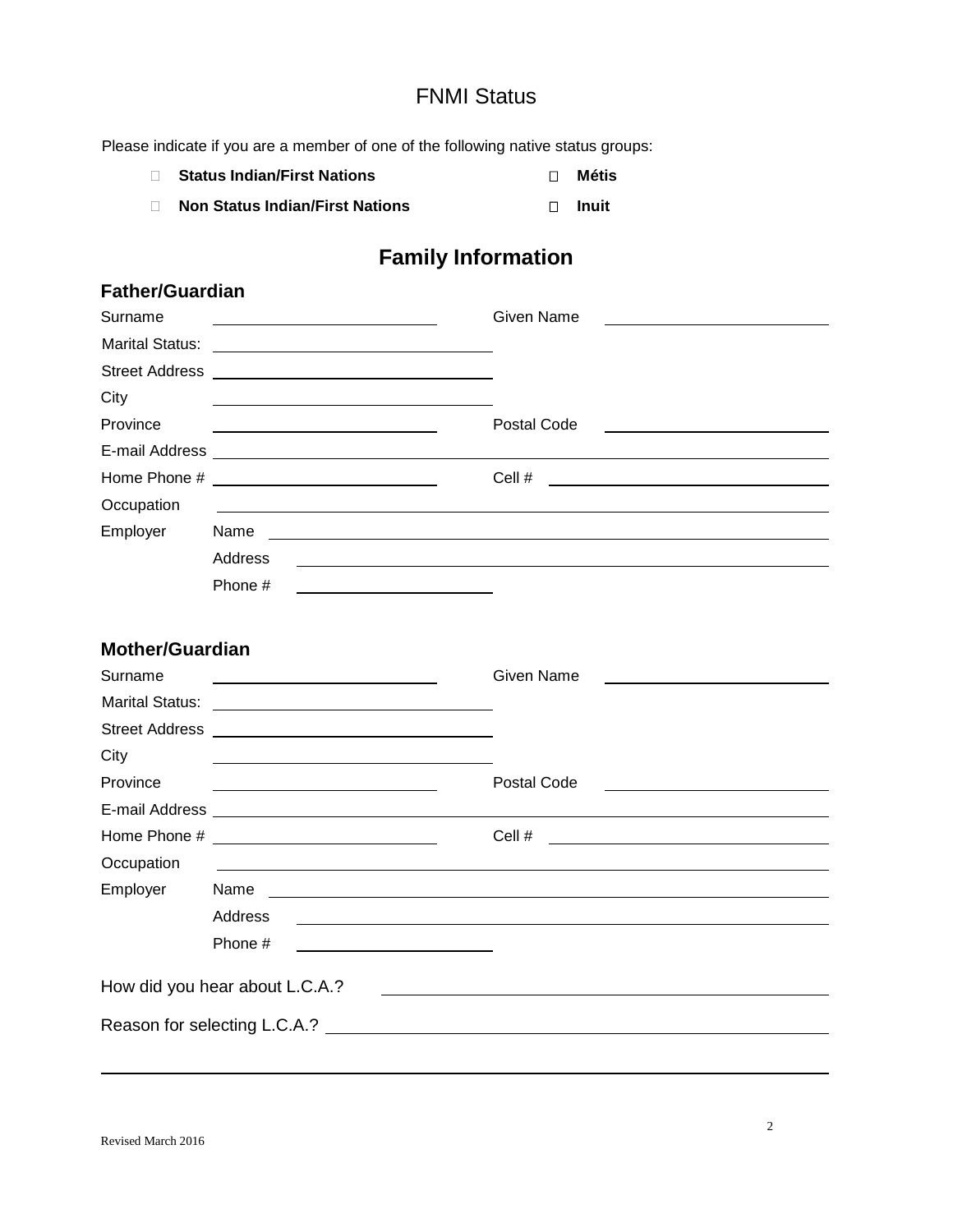## **Scholastic Information**

|              | Has the student failed any grade?<br>If yes, what grade? $\sqrt{2\pi}$<br>Explain explainter and the second contract of the second contract of the second contract of the second contract of the second contract of the second contract of the second contract of the second contract of the second cont |        |     | $\Box$ Yes | $\Box$ No     |            |           |           |
|--------------|----------------------------------------------------------------------------------------------------------------------------------------------------------------------------------------------------------------------------------------------------------------------------------------------------------|--------|-----|------------|---------------|------------|-----------|-----------|
| П            | Please indicate academic level of pupil's previous work:<br>Excellent $\Box$ Good $\Box$ Average $\Box$ Poor                                                                                                                                                                                             |        |     |            |               |            |           |           |
| school?<br>П | Has the student ever been expelled, dismissed, suspended or refused admission to another<br>Yes                                                                                                                                                                                                          | $\Box$ | No. |            |               |            |           |           |
|              |                                                                                                                                                                                                                                                                                                          |        |     |            |               |            |           |           |
|              | Has the student had any disciplinary difficulties?                                                                                                                                                                                                                                                       |        |     |            | Yes<br>$\Box$ | П          | <b>No</b> |           |
|              | Has the student ever been in trouble with the law, arrested, etc.?                                                                                                                                                                                                                                       |        |     |            |               | $\Box$ Yes |           | $\Box$ No |

## **Medical Information**

Please state any medical conditions (e.g. allergies/asthma) that L.C.A. should be aware of:

| AHC#                                    |              |       |  |
|-----------------------------------------|--------------|-------|--|
| Are your child's immunizations current? | $\sqcap$ Yes | Π No  |  |
| Family Physician:                       |              | Phone |  |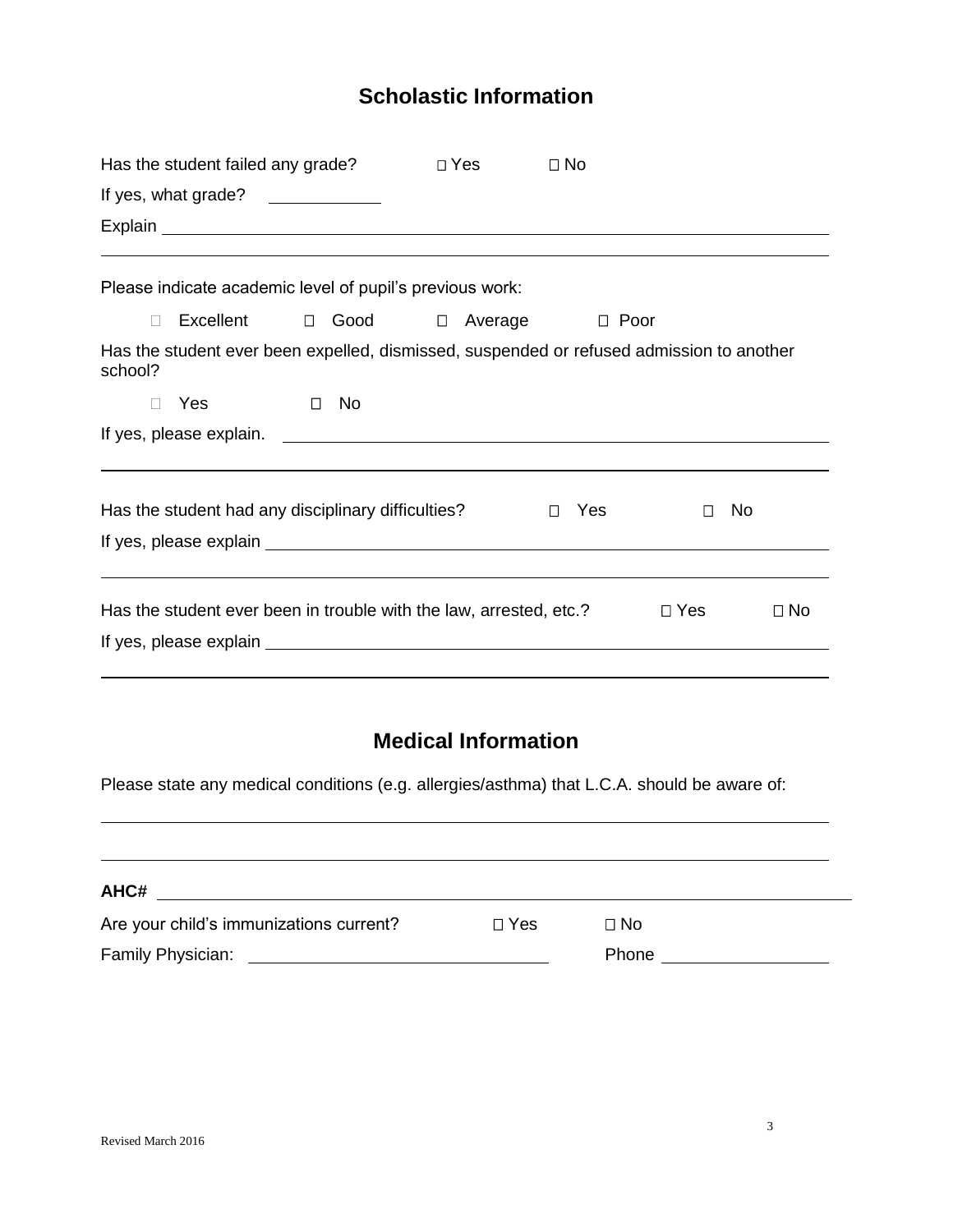| First Emergency Contact: __                           |              |      |                        |               |                         |  |
|-------------------------------------------------------|--------------|------|------------------------|---------------|-------------------------|--|
|                                                       |              | Name |                        |               | Home Phone #            |  |
| Employer                                              | Work Phone # |      |                        |               | Relationship to student |  |
| Second Emergency Contact: _____                       |              |      |                        |               |                         |  |
|                                                       |              | Name |                        |               | Home Phone #            |  |
| Employer                                              | Work Phone # |      |                        |               | Relationship to student |  |
|                                                       |              |      | <b>Christian Faith</b> |               |                         |  |
|                                                       |              |      |                        |               |                         |  |
| Pastor:                                               |              |      |                        |               |                         |  |
| <b>Church Address:</b>                                |              |      |                        |               |                         |  |
| Phone #:                                              |              |      |                        |               |                         |  |
| Number of Years Attending:                            |              |      |                        |               |                         |  |
|                                                       |              |      |                        |               |                         |  |
|                                                       |              |      |                        | □ Semi-Weekly | $\Box$ Monthly          |  |
| Father Born Again Christian?:                         |              |      | $\square$ Yes          | $\Box$ No     |                         |  |
| Mother Born Again Christian?:                         |              |      | $\Box$ Yes             | $\Box$ No     |                         |  |
| Has the student made a profession of faith in Christ? |              |      |                        | $\Box$ Yes    | $\Box$ No               |  |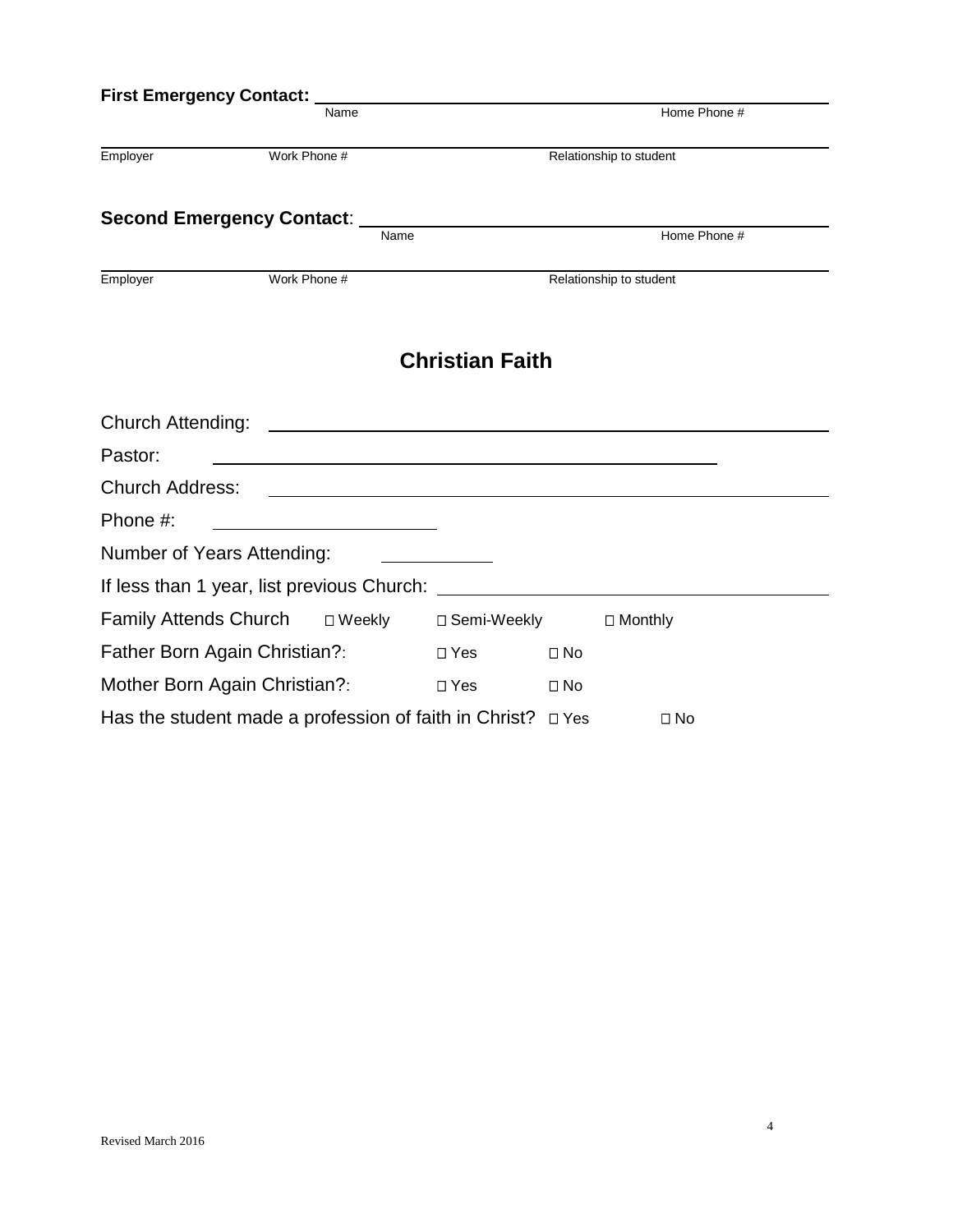#### **Parent Questionnaire**

1. In what ways do you expect that your son or daughter will benefit from an education at L.C.A.?

2. In what ways do you expect that your son or daughter will contribute to the life of the school?

3. What special talents or skills does your child have? Please give examples.

4. Are there any influences at home or at his/her present school that may initially negatively influence your son's or daughter's performance at L.C.A.?

5. Are there any further comments regarding your son/daughter/family information that you wish to make?

6. Do you or your family have any previous connections with L.C.A.?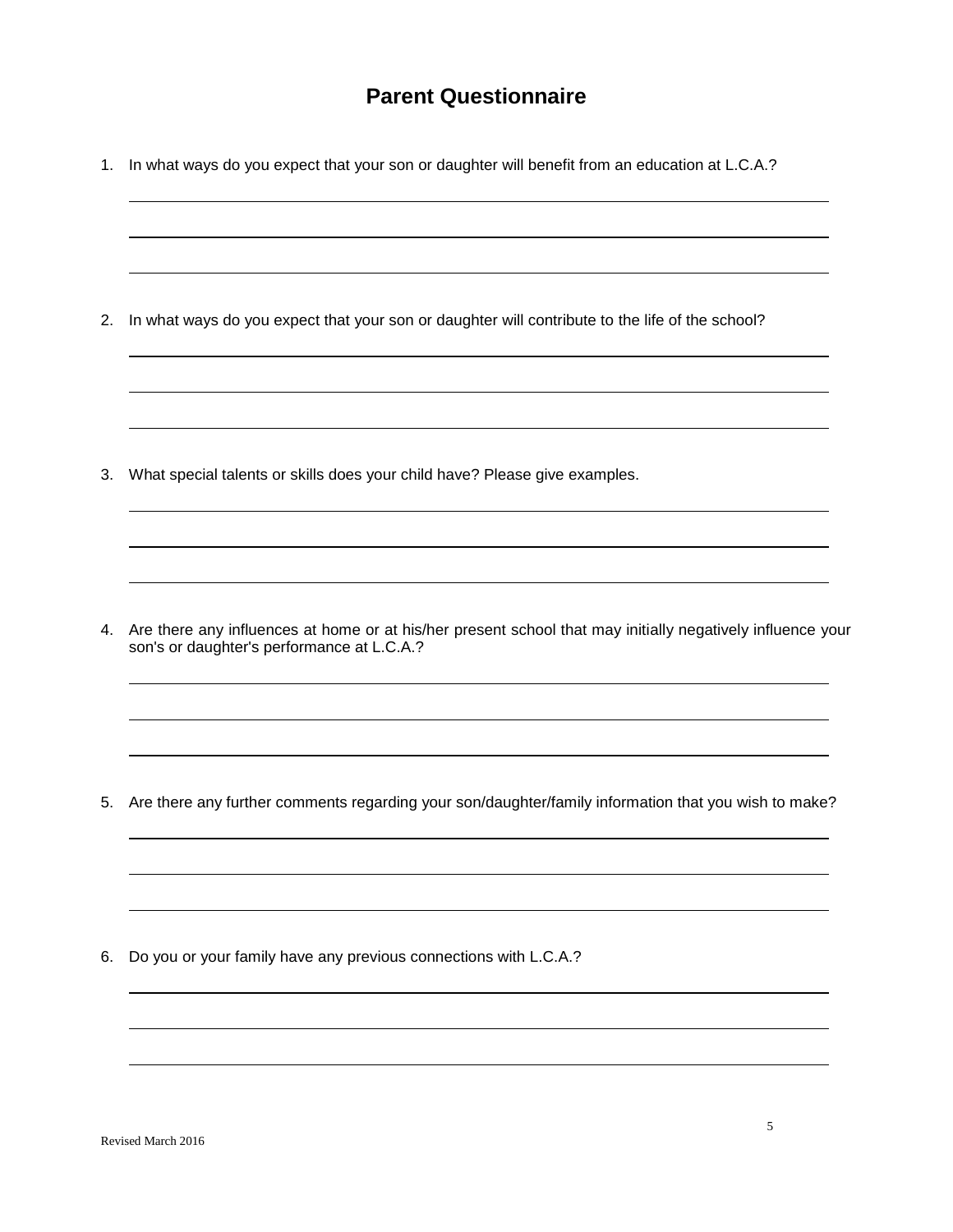#### **Student Questionnaire**

•Students applying for Grades K - 4 should answer questions 1 - 8 (with parent's help) •Students applying for Grades 5 - 8 should answer questions 1 - 10 •Students applying for Grades 9 - 12 should answer all questions. 1. What do you enjoy most about the Church activities you attend? (S.S., Youth, Kids Club, etc.) 2. What are your favourite books? 3. What are your favourite school subjects? 4. What sports do you most enjoy? 5. List any out-of-school lessons or special programs or activities in which you are involved.

6. Who is your hero? Why?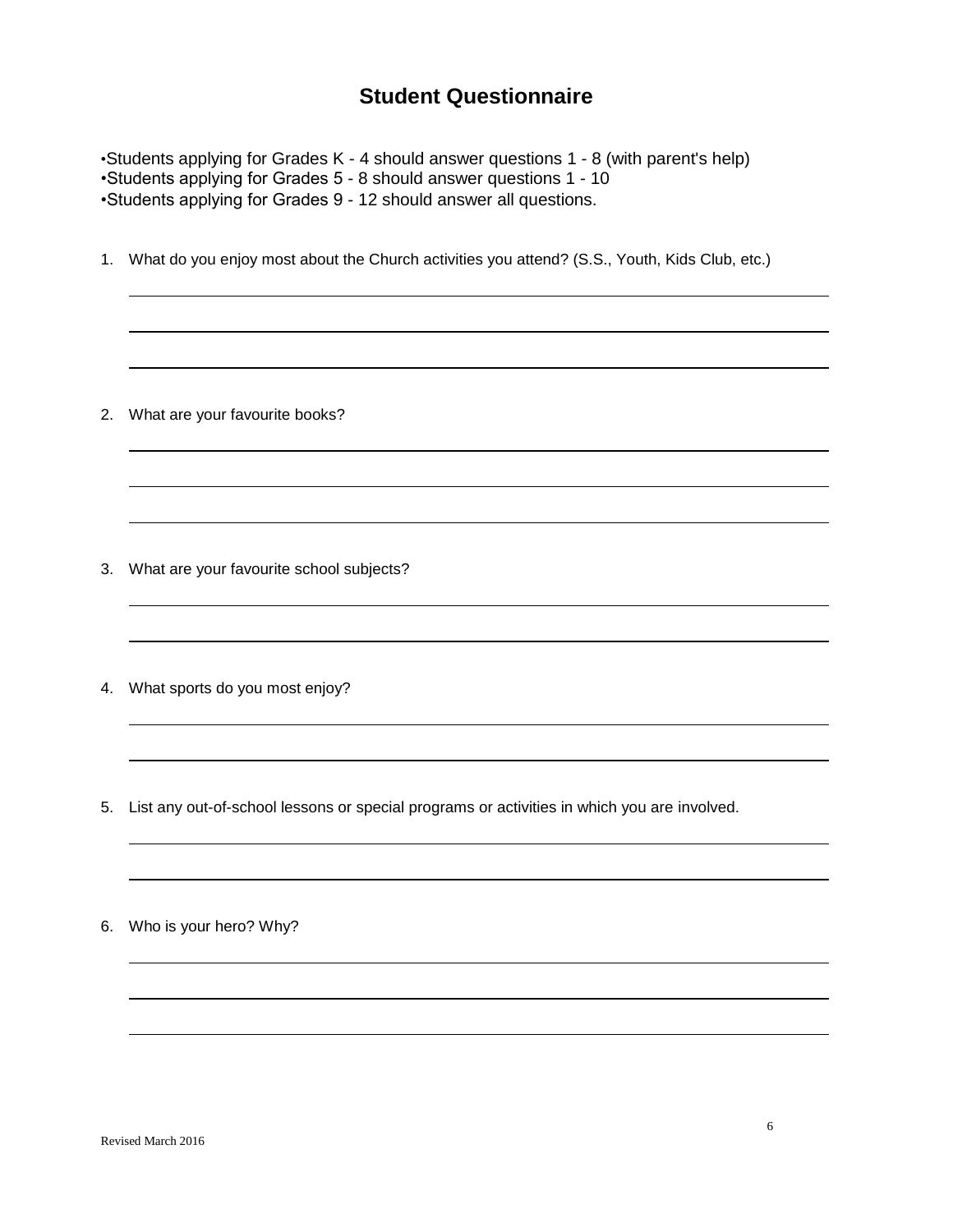- 7. What chores do you perform regularly at home?
- 8. What activities do you like to engage in during your leisure time?

and the control of the control of the control of the control of the control of the control of the control of the

- 9. List your extra-curricular involvements in your present school.
- 10. List your favourite T.V. programs and musical groups/performers.
- 11. Describe your creative talents and how you express them.

- 12. Are you involved in any community service programs? Please specify.
- 13. Describe any special academic, athletic or leadership awards or honours you have won.
- 14. List areas of ministry involvement in your church.